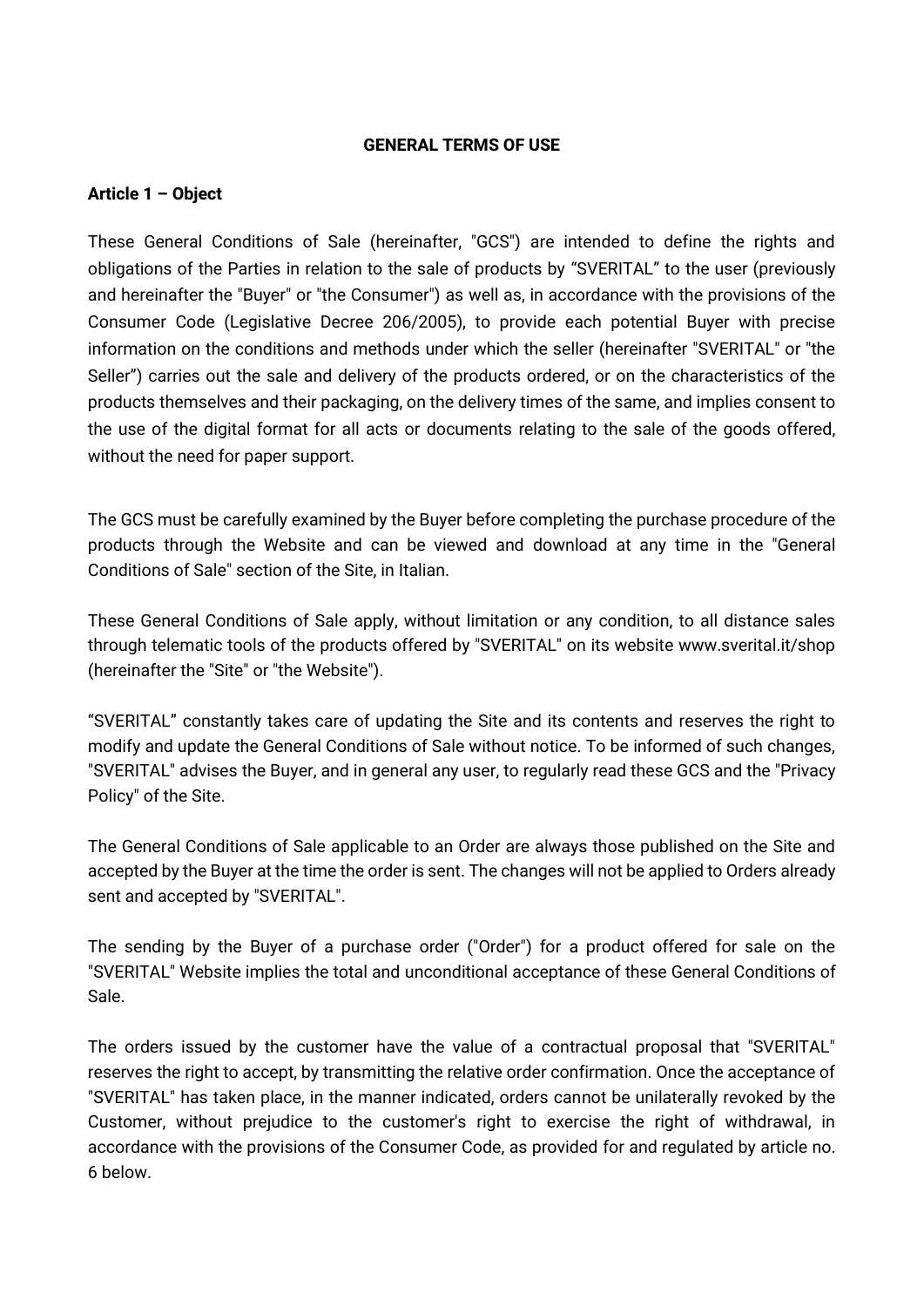Changes to the order, possibly contained in the order confirmation from "SVERITAL", will be considered accepted by the Customer who has not communicated his dissent within 24 hours after sending the same order confirmation.

The orders issued by the Customer and any dissent of these to any changes made by SVERITAL must be in writing and can be communicated by one of the following means: e-mail, Pec.

Any changes in the contractual elements following the issuance of the order confirmation will be the subject of separate negotiations.

# **Article 2 – Information about the Seller**

Company Name: SVERITAL SPA Street of office: Via Petrella n. 8 Postal code: 20124 City: Milano Country: Italy VAT: 00753210152 Tax Code and REA registration number: 396315 E-mail address: [info@sverital.it](mailto:info@sverital.it) PEC address: [sverital@legalmail.it](mailto:sverital@legalmail.it)

# **Article 3 – Formation of the contract and sending of orders 3.1 Prices**

The prices of the products offered for sale on the "SVERITAL" Website, www.sverital.it, indicated in Euros, are the prices in force at the time the Order is sent by the Buyer and constitute an offer to the public pursuant to art. 1336 c.c.

"SVERITAL" may change the selling prices of the products at any time and without notice.

The prices of the products are inclusive of VAT applicable at the time of sending the Order. Any change in the applicable VAT rate will be automatically reflected on the price of the products sold by "SVERITAL" through the Site. Prices do not include shipping/transport costs, which are calculated and invoiced in addition to the price of the products, according to the following table:

| <b>ORDER AMOUNT</b>                                      | <b>FIXED COST FOR SHIPPING/TRANSPORT</b> |
|----------------------------------------------------------|------------------------------------------|
| Less than € 49,99 tax excl.                              | € 15,00 plus VAT                         |
| Between $\epsilon$ 50,00 and $\epsilon$ 149,99 tax excl. | € 6,00 plus VAT                          |
| Equal or plus of 150,00 tax excl.                        | free                                     |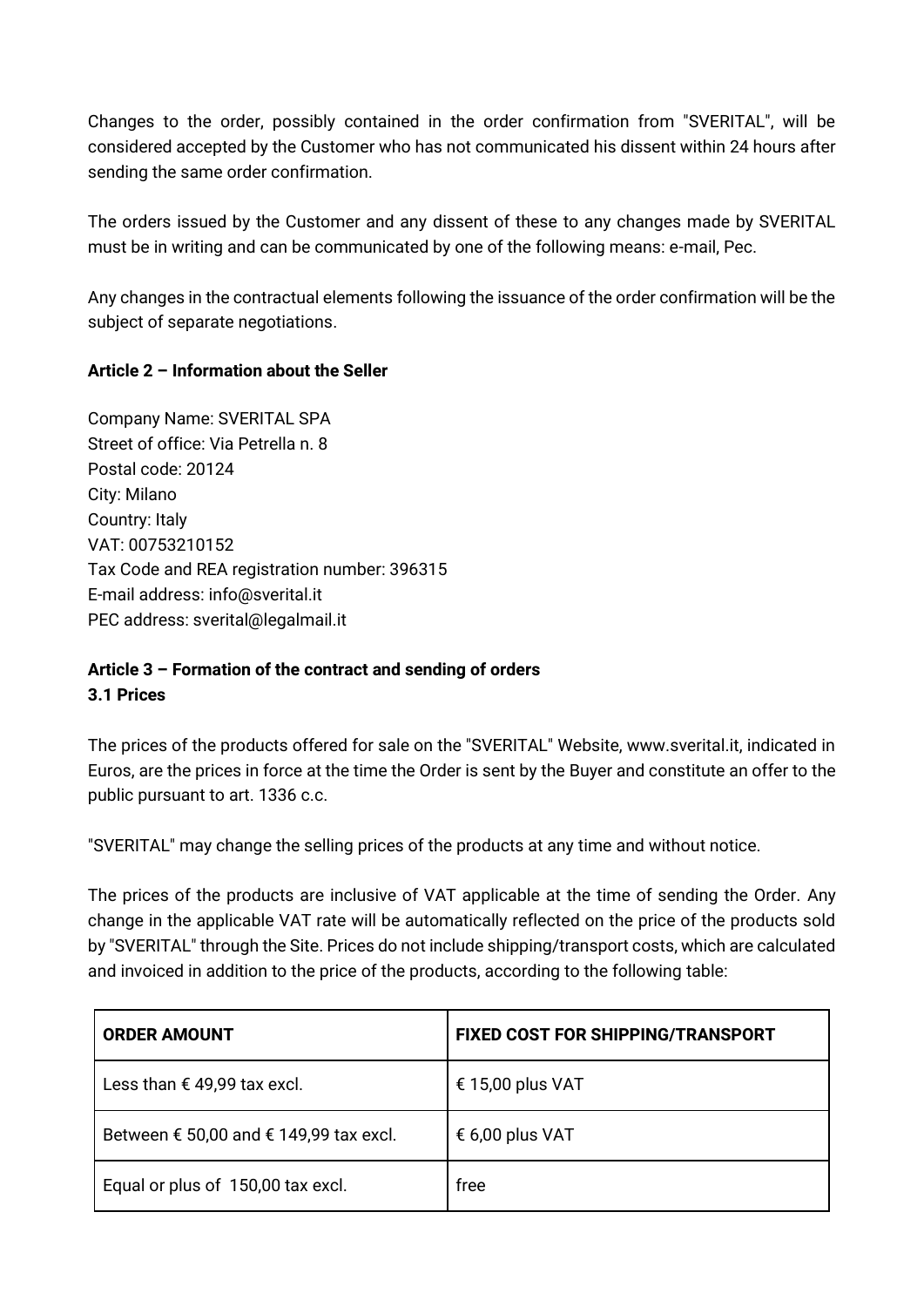Shipping/transport costs can be changed at any time by "SVERITAL", however the changes will not be applied to Orders already sent and accepted by "SVERITAL".

In case of transport of special products [FIN-CAVHDPRO/20, FIN-CAVDISCO/20, FIN-NORUST1/25, 40586, 40584, 98068, 98069, 98072, 98073, 98076, 9500K, 43499, 9500A, 9500C, RGL454-100019D, STN93234, STNA612, STNA677, STNE206, STNE302, STNE342, STNE436, 98060, 98070, 98071, 98074, 98075, SV044B001, 40586/25, 40586/5, RGL81030D, FIN-CAVMULTI/20, 9500E], will be applied

some additional costs for packaging and shipping. Sverital reserves the right to modify/expand the list of special products at any time at its discretion. "SVERITAL" invites the Buyer to regularly consult the General Conditions of Sale.

# **3.2 Characteristics of the products**

The Buyer may select one or more products from those available on the "SVERITAL" Website.

The characteristics of the products and the "technical specifications" represent the limits within which the customer can use the products, with particular reference to the safety of the same, and are illustrated in the detailed "Technical data sheet of the product" at the time of choice by the Buyer.

"SVERITAL" may change at any time the assortment of products offered for sale on its website, especially depending on reasons relating to its suppliers, or information relating to them such as weights, technical data, prices, description or availability of products, without prior notice.

"SVERITAL" will not make any changes to the price, availability or description of any product after the acceptance by "SVERITAL" of the Order sent by the Buyer.

Before sending the Order, the Buyer may view on the Site all the information referred to in Article 49 of Legislative Decree 6 September 2005, n. 206 ("Consumer Code", as amended and updated by Law 3 May 2019, n. 37 and by Law 12 April 2019, n. 31, and subsequent event.), such as data relating to the Seller, the price, including taxes and shipping costs, the essential characteristics of the products you want to buy and all other mandatory information required by Italian law.

The products comply with the legislation applicable in Italy in force at the time of ordering.

"SVERITAL" cannot be held responsible for the non-compliance of the products with the legislation of the country in which the Buyer wishes the delivery to be made. The Buyer is required to check with the local authorities of the country of delivery of the products the methods of importing and / or using the products and services he intends to order. "SVERITAL" cannot guarantee that the information on the packaging of the products will be translated into all the languages of the European Union.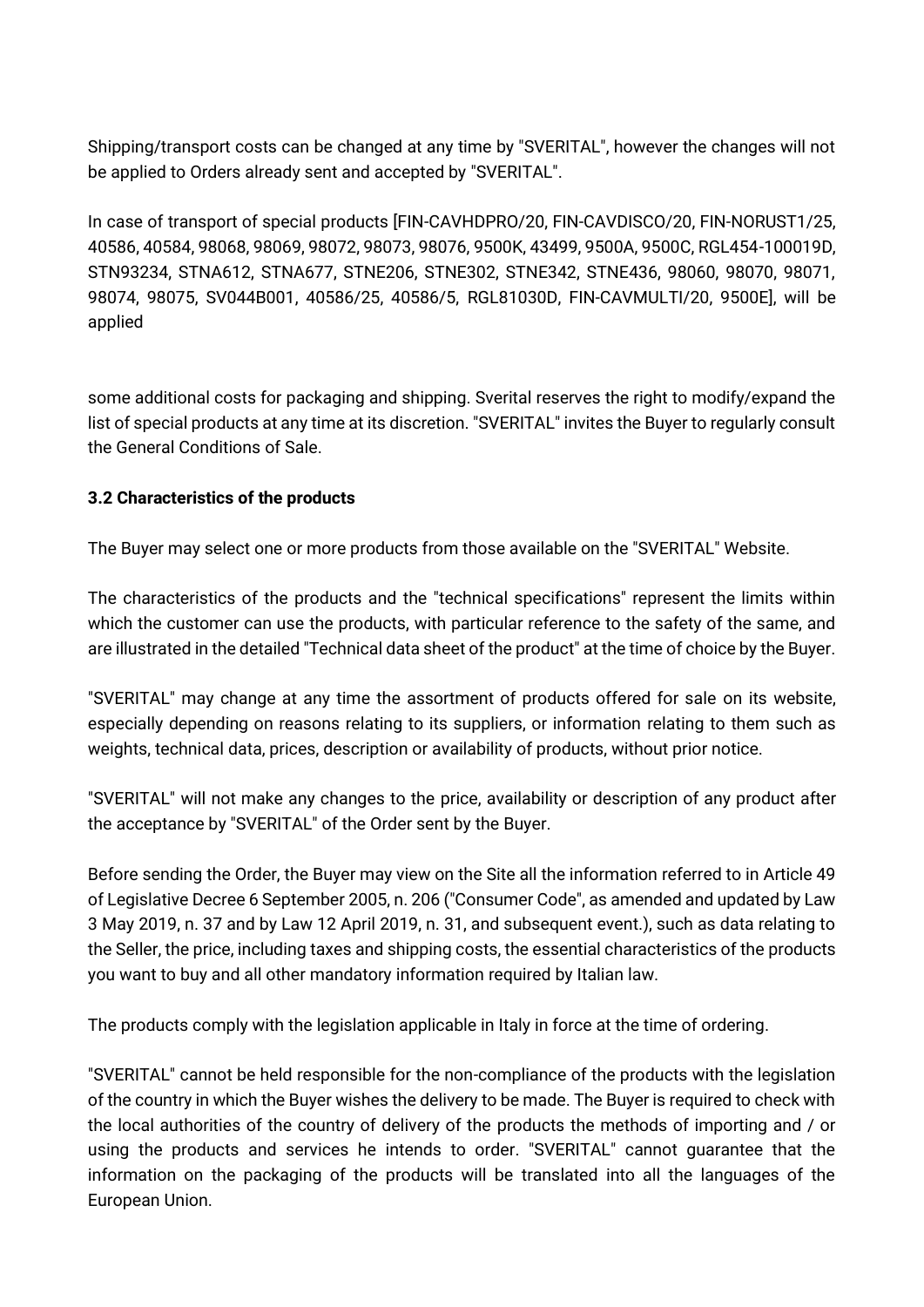For any question regarding the products and their use, for any further question or request for advice, the Buyer may contact the staff of "SVERITAL" by writing to info@sverital.it or by contacting the Sales Department at the following addresses: +39 02 251561 – [sverital@sverital.it](mailto:sverital@sverital.it)

# **3.3 Availability of Products**

The offers presented by "SVERITAL" are valid for as long as they are published on the Site and within the limits of the available stocks as indicated on the Site itself.

For products not immediately available in the warehouses of "SVERITAL" the offers published on the site will be valid subject to availability. Information on the availability of the products will be provided to the Buyer when sending an e-mail confirming receipt of the Order ("Order Confirmation E-mail"). Since this information comes directly from the suppliers, "SVERITAL" cannot exclude that error or variations may occasionally occur.

In any case, and in the event that, after sending the Order and the Seller's Confirmation, there is a partial unavailability of the product, the user can choose whether to have a delivery in two times, or with full availability. In case of partial delivery, the cost of shipping is applied only once; in case of total unavailability, the Buyer will be immediately informed by e-mail of the unavailability of the product and the total cancellation of the Order.

In case of total cancellation of the Order by Sverital:

- "SVERITAL" will contact the Buyer to inform him of the cancellation.
- "SVERITAL" will agree with the Buyer on the methods of reimbursement of the price paid.

# **3.4 Ordering Products**

Each Order sent by the Buyer implies acceptance of the legal and privacy information and of these General Conditions of Contract, which must be viewed and expressly accepted by the Customer before sending the purchase order, by marking the appropriate space on the site; failing this, the order cannot be executed.

constitute an offer to purchase the products of "SVERITAL" and are subject to the acceptance of the same Seller, who reseves, at its sole discretion, to refuse the Order, including cases in which:

(i) orders cannot be executed due to an error in the information provided by the Buyer at the time the Order is placed (for example: an incorrect payment card number, expiration date or security code number of the card used for payment); incorrect billing address (for example, if the billing address indicated does not match the information held by the bank or company that issued the payment card); insufficient or incorrect shipping address (e.g. incorrect, address, city, country or zip code); or if misleading information is provided by the Buyer;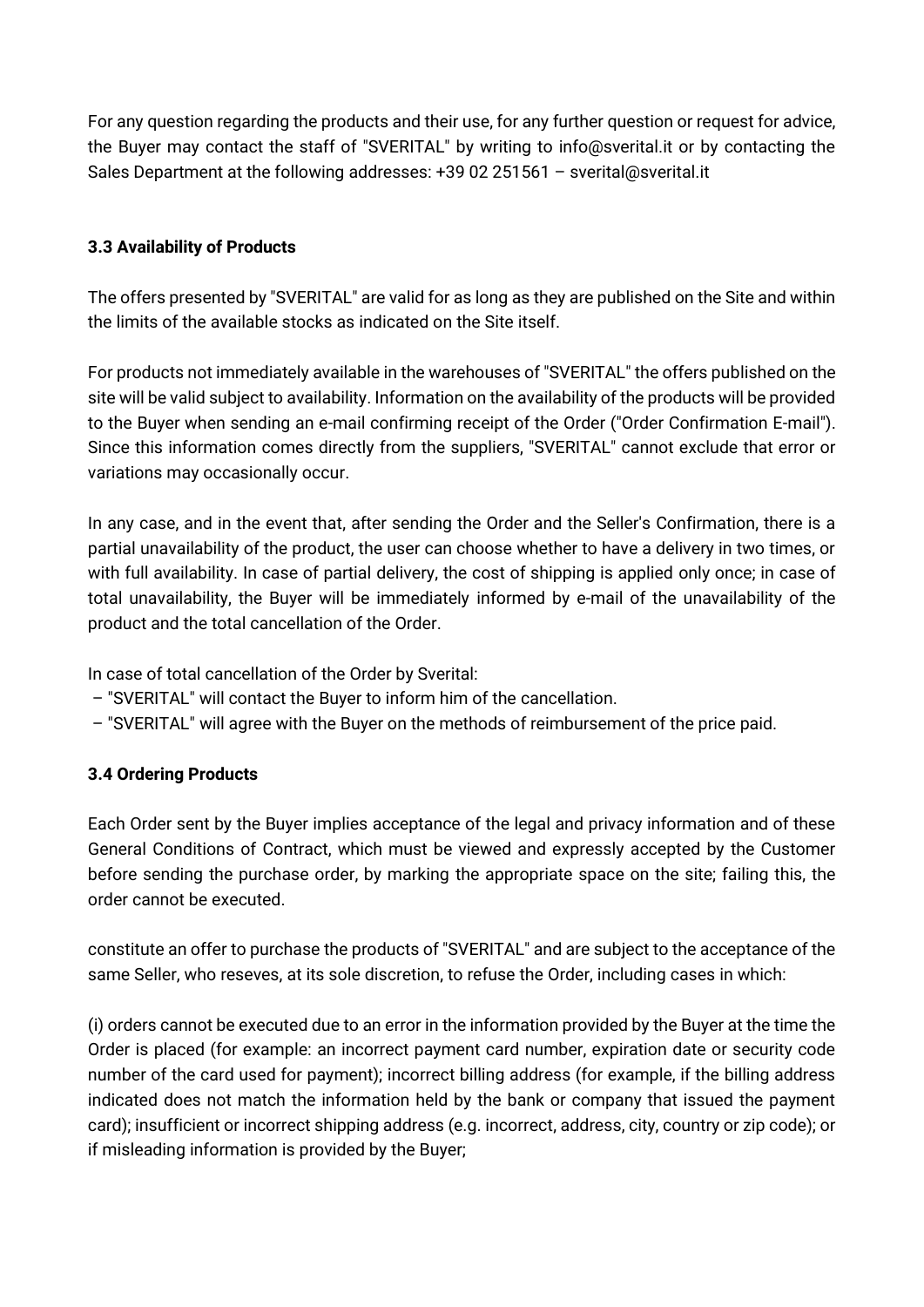(ii) an error has occurred on the Website relating to the products ordered, for example an error relating to the price or description of the products as shown on the Site;

(iii) the products ordered are no longer available on the Website.

"SVERITAL" also reserves the right to suspend or cancel the fulfillment of an Order and / or delivery, regardless of the nature and progress of the fulfillment, in case of non-payment or partial payment of any sum due by the Buyer, in case of problems with payment, also with reference to previous Orders.

In case of refusal of the Order, "SVERITAL" will notify the Buyer, within 30 working days from the submission of the Order, the impossibility of accepting it. The Buyer may verify the details of his Order, examine and print the summary of the conditions and correct any errors before confirming and sending the Order.

Once the Buyer confirms the Order by clicking on "Confirm the Order", he declares to have understood and accepted the content and conditions of the Order in question and, in particular, these General Conditions of Sale, the prices, characteristics, quantities and delivery times of the products offered for sale and ordered by the Buyer.

After the Order has been placed, the Buyer may still cancel his Order by following the withdrawal procedures described in Article 6 of these general

The contract will be concluded and the sale will be final only at the time of acceptance of the Order by "SVERITAL", by sending the Order Confirmation to the Buyer, containing the timely summary of the conditions of the Order itself.

"SVERITAL" will be entitled to collect the full price of the Order from the moment the Order Confirmation e-mail is sent.

The Seller recommends the Buyer to keep the e-mails received from "SVERITAL" on paper or electronic.

The Buyer is informed that the aforementioned e-mails will be sent to the e-mail address entered by the Buyer at the time of creation of the Account and / or subsequent registration. "SVERITAL" will not be responsible in case of insertion of an invalid e-mail address and / or failure to receive the Order Confirmation e-mail for reasons not directly attributable to "SVERITAL". In this case the sale will be considered as final. The Buyer may, however, exercise the right of withdrawal under the conditions set out in Article 6 of these General Conditions of Sale.

### **Article 4 – Payments**

Payment Any payment by the Buyer may only be made by means of one of the methods indicated on the appropriate web page by the Seller.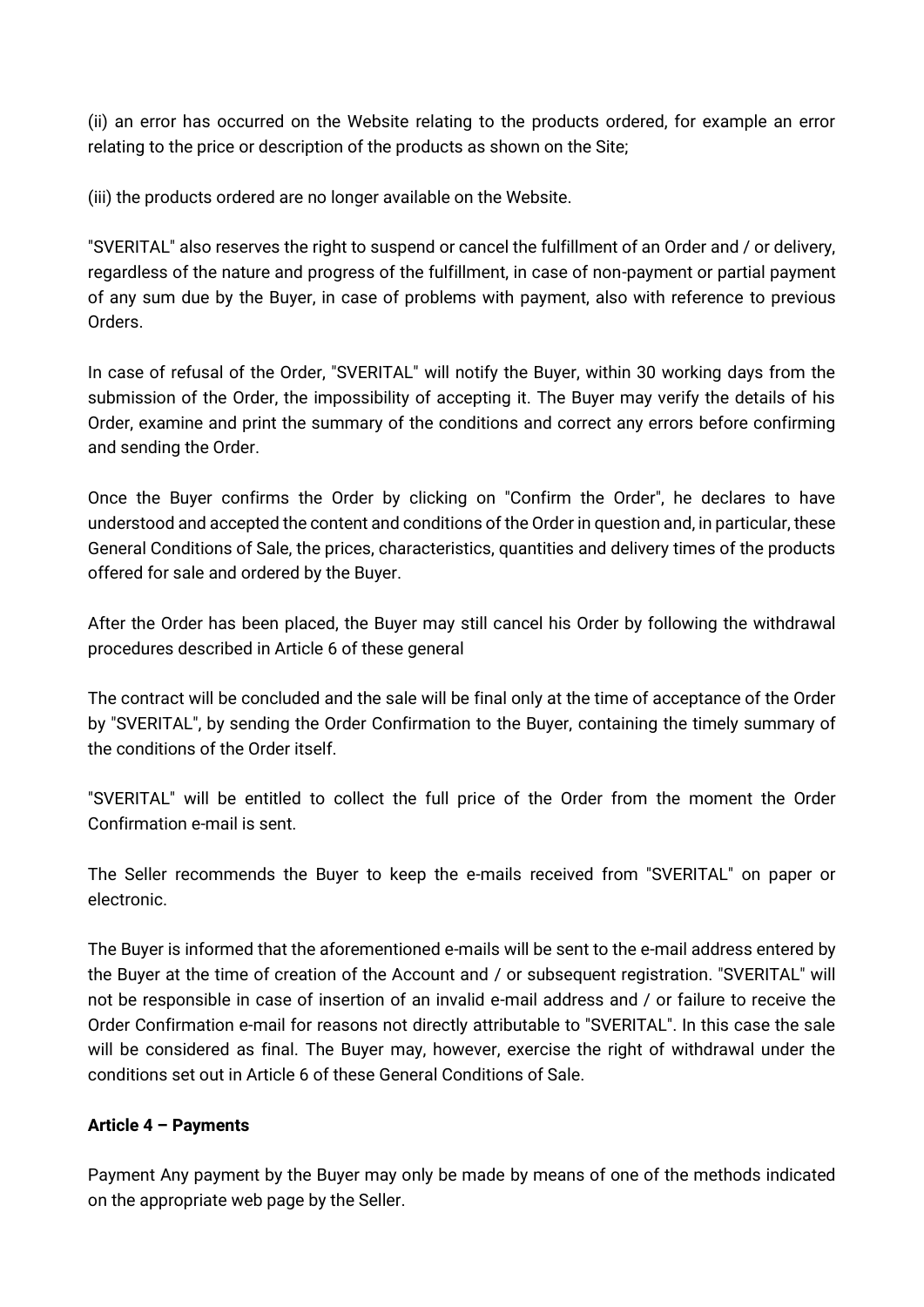"SVERITAL does not come into possession of the Buyer's credit card data and cannot be held responsible for any fraudulent use of the same. Any refund to the Buyer will be credited through one of the methods proposed by the Seller, chosen by the Buyer, in a timely manner and, in case of exercise of the right of withdrawal, as governed by art. 6 of this contract, at the latest within 30 days from the date on which the Seller became aware of the withdrawal itself.

The Buyer guarantees to "SVERITAL" that he has the necessary authorizations to use the payment method chosen for his Order at the time of sending The Order.

# **4.1 Means of payment**

The Buyer may make the payment by credit cards, PayPal, bank transfer.

# **4.2 Payment methods**

The payment, as provided for in the previous point, can be made online, at the time of the Order. All Orders are payable in Euros, taxes and mandatory contributions included. Any bank charges will be borne exclusively by the Buyer (even in case of reimbursement). In case of non-payment or late payment of the Order by the Buyer "SVERITAL" reserves the right to apply default interest in an amount equal to the legal interest rate starting from the tenth working day following the date of the Order or from the notification of the rejection of the bank payment.

"SVERITAL" reserves, in any case, the right to suspend or cancel, at its discretion and at any time, the execution of an Order and / or the shipment of the products ordered in case of non-payment or partial payment of any sum borne by the Buyer, in case of late payment, also in relation to previous Orders.

### **Article 5 – Delivery of products**

### **5.1 General rules**

The Buyer acknowledges that the withdrawal of the Product is his precise obligation deriving from the purchase contract.

In case of non-withdrawal according to the methods indicated below, the contract will be considered terminated and the purchase order consequently canceled pursuant to art. 1456 c.c.; in this case, the Seller will refund any amount paid by the Buyer, minus the costs of attempted delivery and return. The products ordered by the Buyer on the basis of these GCS will be delivered, without packaging (with the exception of the Special Products indicated in Article 3.1, for which packaging supplements will be applied that will be indicated by Sverital in the Order Confirmation), to the address indicated by the Buyer on the Order (as "Delivery Address"), in the manner chosen by the Buyer or indicated on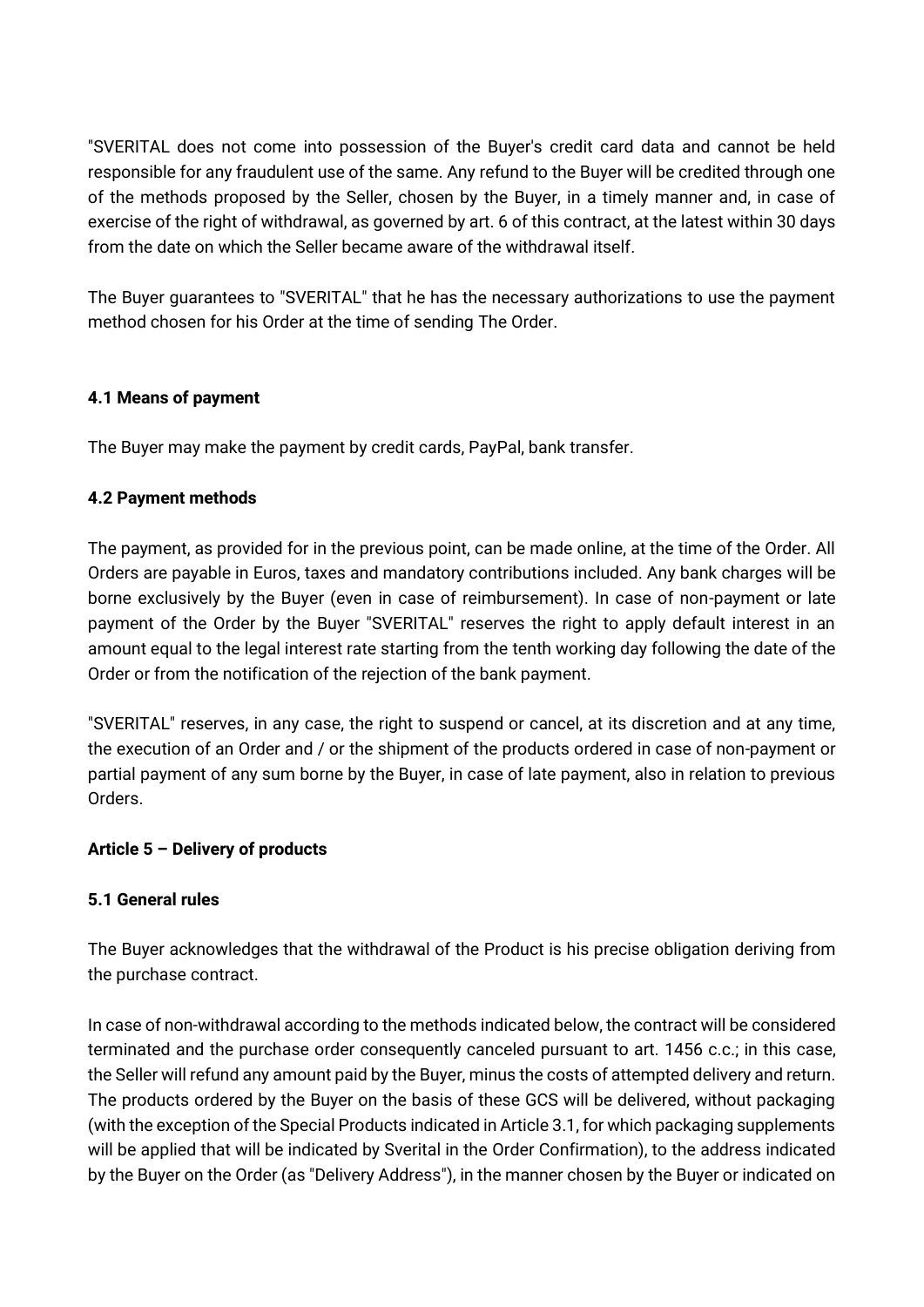the website at the time of the offer of the goods, as well as confirmed in detail by "SVERITAL" in the "Order Confirmation" e-mail referred to in point 3.4.

The delivery of the Products is subject to the payment, by the Buyer, of the relative price with the payment instrument chosen from those made available by the Seller and indicated on the site. The delivery of the Products may take place within a maximum period of 5 weeks from the order confirmation.

The date established and indicated in the order confirmation for the delivery of the products is purely indicative and the Seller is not responsible for the delay, regardless of the cause. The delivery time is not considered essential for the purposes of the contract unless the essentiality is unequivocally apparent from the written agreement of the parties.

In any case, "SVERITAL" undertakes to deliver the goods to the Buyer without undue delay, at the latest within 48 hours of the order confirmation, or from the payment if later.

Delivery times are calculated from the date of order confirmation, with exclusive reference to the following working days and, therefore, expressly excluding Saturdays and holidays.

The delivery of the Products will be made by affiliated courier or trusted shipper, at the rates indicated on the Site depending on the methods and place of delivery, and entered in the Order form before making the payment by the Buyer. "SVERITAL" ships in Italy and possibly abroad, by express courier,

at a cost that may vary depending on the destination and / or with supplements for disadvantaged or difficult to reach areas, which will be indicated in the "Order Confirmation" email.

# **5.2 Shipping methods of the products**

The courier in charge will deliver the Buyer or the recipient of the Order and will require them to sign an electronic or paper receipt. This receipt will constitute proof of delivery by "SVERITAL", and of the receipt by the Buyer, or the recipient of the Order, of the products ordered.

Deliveries are made on working days only. In case of absence, the Buyer, or the recipient of the ordered products, will receive a notice of attempted delivery, containing instructions to contact the carrier and arrange a new delivery. In the event that it is expressly indicated by the buyer, or by the recipient of the products ordered, it will be possible to deliver the products to a third party.

Any storage or shipping costs attributable to the recipient will be borne by the same, as well as any transport penalties incurred due to non-delivery, and in case of return will be deducted from the amount of the refund. It is not possible to raise any dispute relating to the shipment itself in the event that the package has been delivered. To this end, the carrier's computer system shall prevail.

### **5.3 Defects, non-conformities and damage to products**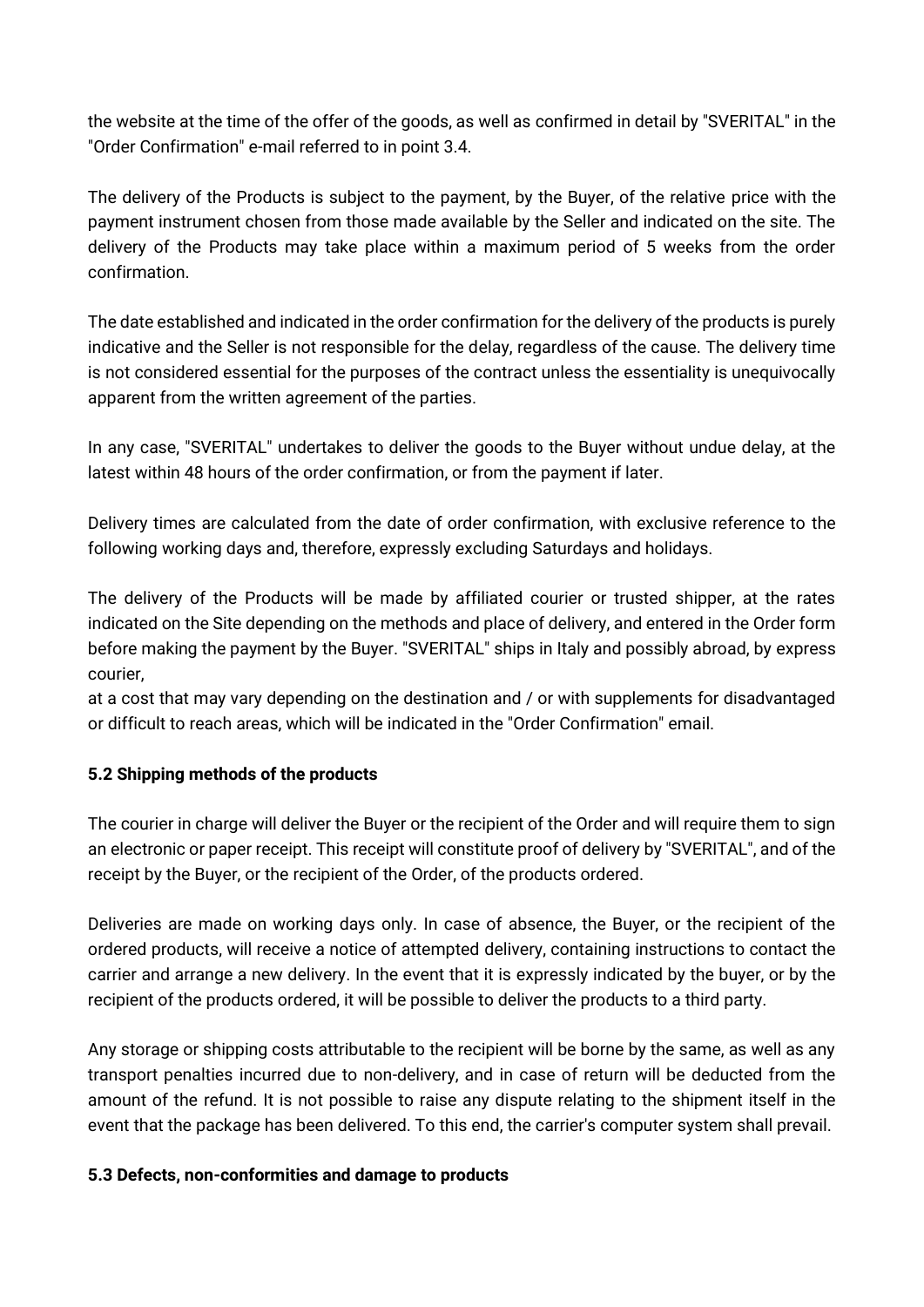Upon delivery, the buyer checks that the product is actually the one ordered and that the packaging is intact. In case of obvious anomalies, defects and obvious defects of the delivered goods or packaging, errors in the product or in its quantity, the buyer reports the anomaly on the transport documents, or in any case, gives prompt notice to the Seller, through the contact details indicated by art. 2 of the contract.

# **5.3.1 General provisions and legal guarantee**

Without prejudice to the fact that the products sold by "SVERITAL" are covered by the manufacturer's warranty, the provisions of the Consumer Code (Legislative Decree no. 185 of 22/05/1999, subsequently amended by Legislative Decree no. 206 of 22/05/1999, subsequently amended by Legislative Decree 6 September 2005, n. 206, apply to the contract, subject to all the conditions (therefore provided that the products sold by "SVERITAL" are covered by the manufacturer's warranty. pursuant to Article 7 of Law no. 229 of 29 July 2003, coordinated and updated, most recently, with the amendments made by Law no. 37 of 3 May 2019 and Law no. 31 of 12 April 2019) on the guarantee of conformity of the goods sold, according to which the Seller is liable to the Consumer for any lack of conformity existing at the time of delivery of the goods.

The Seller is liable, in accordance with Article 130, when the lack of conformity becomes apparent within two years of delivery of the goods, subject to the following clarifications.

The Buyer loses the rights provided for in Article 130, paragraph 2, if he does not report the lack of conformity to the Seller within two months from the date on which he discovered it. The complaint is not necessary if the Seller has recognized the existence of the defect or has concealed it. Unless proven otherwise, it is presumed that the lack of conformity that becomes apparent within six months of delivery of the goods already existed on that date, unless this hypothesis is incompatible with the nature of the goods or with the nature of the lack of conformity.

In case of lack of conformity, the consumer has the right to restore, without charge, the conformity of the goods by replacement or repair (where possible), in accordance with paragraphs 3, 4, 5 and 6, or to an adequate reduction in the price or termination of the contract, in accordance with paragraphs 7, 8 and 9.

**The Buyer is warned of the need to strictly observe the prescriptions and instructions for use present in the technical sheet that accompanies the products; failing this, any defect, defect, breakage of the products themselves, can't be considered a "lack of conformity", nor will it be in any way attributable to the Seller, thus excluding the legal guarantee for "SVERITAL".**

Any failures or malfunctions are also excluded from the scope of the Legal Guarantee, or in any case any lack of conformity that is determined by accidental facts or by the responsibility of the Buyer or, it is reiterated, by a use of the product that does not comply with its intended use and / or with the provisions of the technical documentation attached to the product.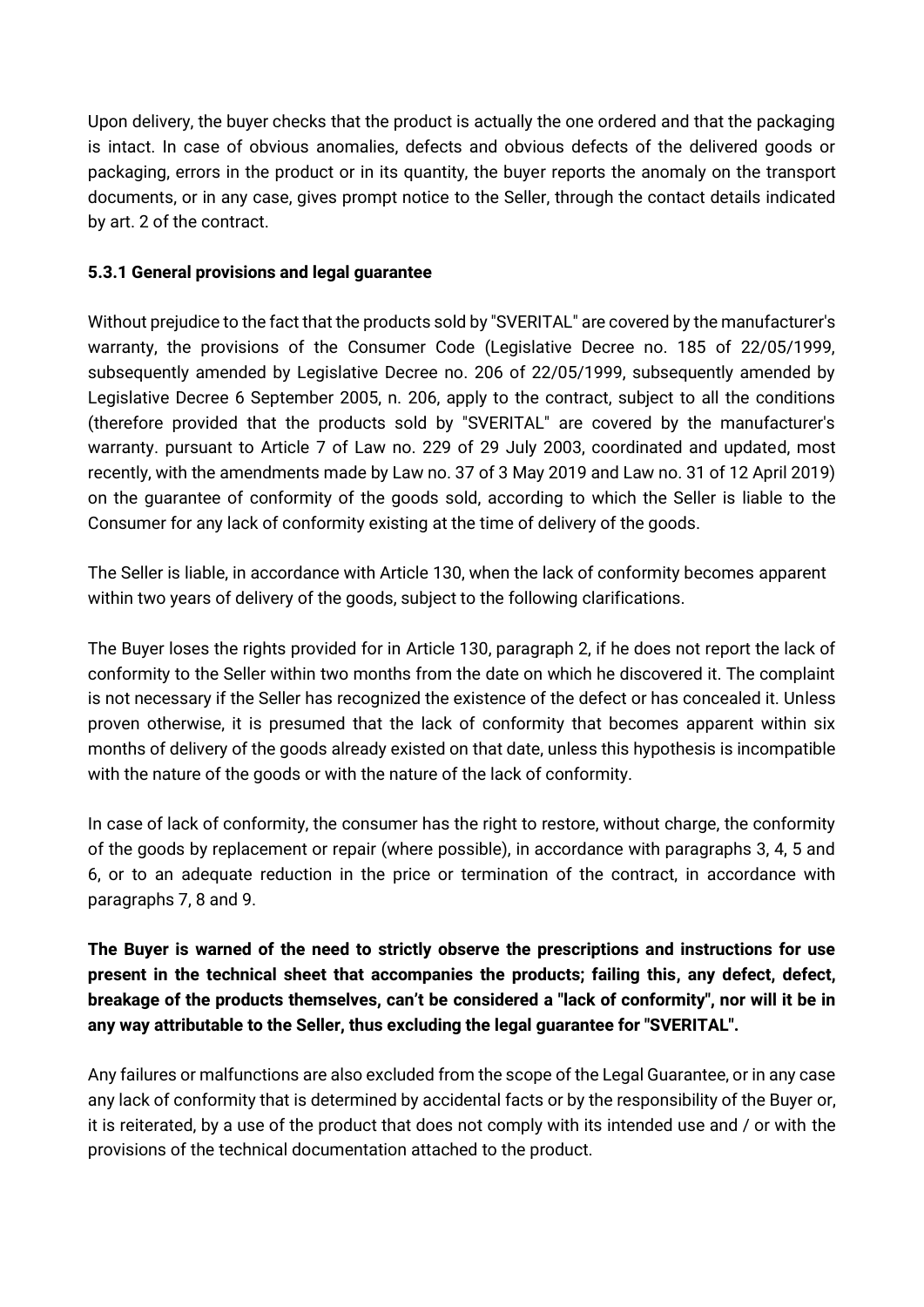Any complaints relating to defects not detectable by a diligent check at the time of receipt of the Products (hidden defects), and any requests for replacement / repair / reduction / resolution, must, under penalty of forfeiture, be sent within 2 months from the date of discovery of the defect and in any case no later than 26 months from delivery, in writing, by registered letter with return receipt or PEC to the Seller, who will indicate his willingness to process the request, or the reasons that prevent him from doing so.

The products, to which the dispute refers, must be returned to SVERITAL, subject to the authorization of "SVERITAL", under penalty of the guarantee of the product itself, with shipment by the Customer and in accordance with the particular instructions that the Seller may have given or those on the Site.

Failure to comply with the correct return procedure excludes any recourse against the carrier and / or "SVERITAL", including the right to reimbursement of the Order and / or the return of the products ordered.

The products that will be returned must be accompanied by a note bearing the description of the defect, as well as any other information indicated or requested by "SVERITAL".

The warranty is expressly excluded for all damages caused by:

- negligence, incorrect use of the products, non-compliance with the recommendations and prescriptions reported on the site and on the technical data sheets of the products themselves, incompetence, negligence and in any case for any other cause that is not directly attributable to the Seller;

- any modification, manipulation, processing, alteration, performed on the products, without the express consent of the Seller; - in case of non-fulfillment of the Buyer, even partial, in the terms of payment.

The above warranty does not extend to accessories, components, materials and / or equipment that have not been produced by the Supplier. The costs and risks of transport to and from the SVERITAL headquarters, or to and from the warehouse from which the products come, will be borne by the Buyer, subject to the provisions of the law.

In case of returns that are unjustified and/or, in any case, not justified by non-compliance, "SVERITAL" reserves the right to charge an amount (equal to 30% of the price of the product(s) returned) as a contribution to the management costs of the return itself.

In the event of an anomaly found in the presence of a carrier manager, the Buyer or the recipient must refuse the shipment and immediately formulate all the reservations regarding the anomaly in a clear and detailed manner, simultaneously reporting the refusal to "SVERITAL" by email at the address: [info@sverital.it.](mailto:info@sverital.it)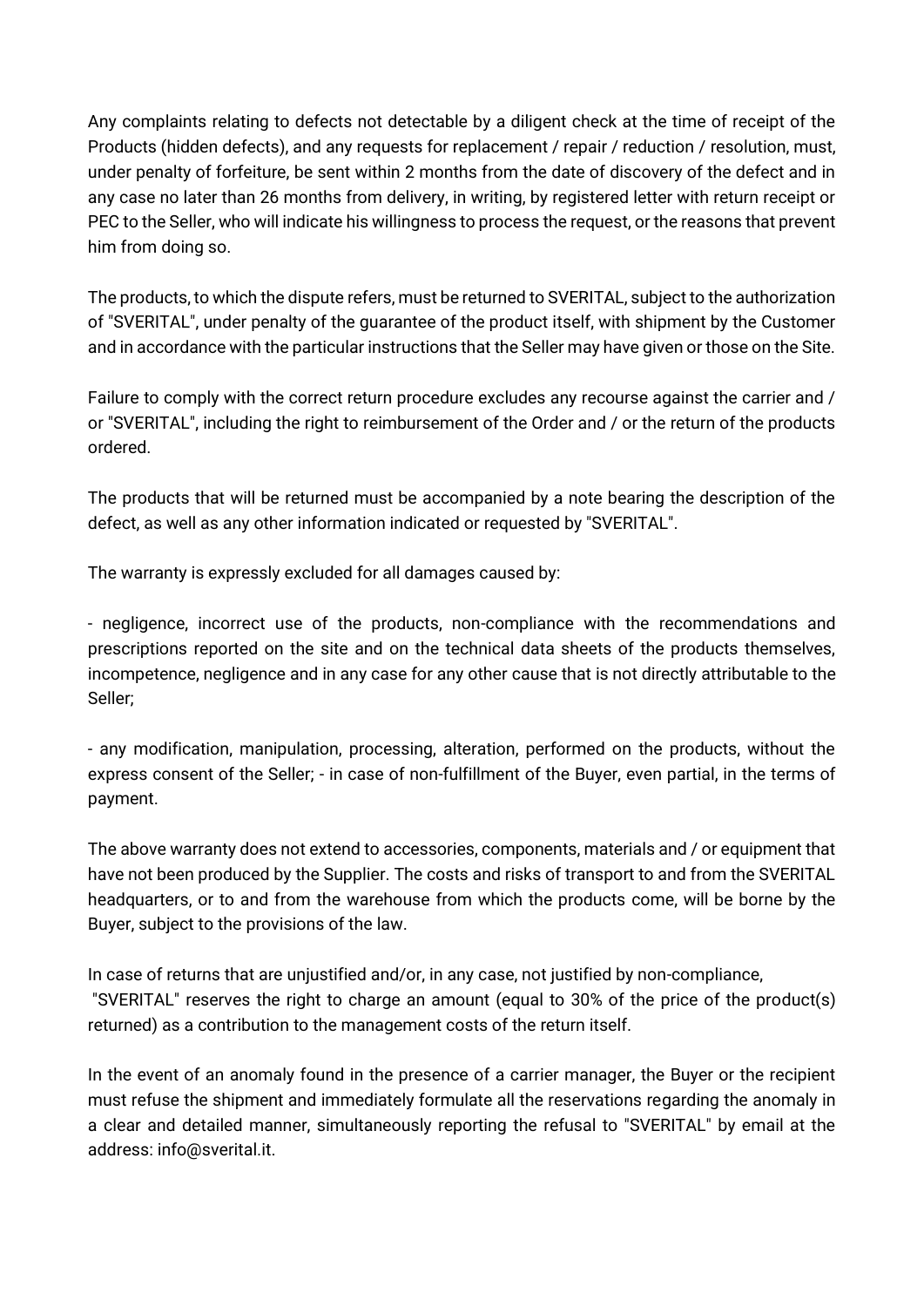In the event of an anomaly found in the absence of the person responsible for the shipment, the Buyer or the recipient must report the damage or deficiencies found and make any complaint by writing to [info@sverital.it](mailto:info@sverital.it) within the terms of the law.

"SVERITAL" may carry out any verification that may be useful and will indicate to the Buyer, or to the recipient, the procedure to be followed to return the damaged or defective product, or to obtain the missing products.

Once the products have been received, "SVERITAL" will verify that these products are actually defective, damaged or do not correspond to the description provided on the Website. If this verification is positive, in accordance with the provisions of articles 130 and following of the Consumer Code, "SVERITAL" will replace the defective, damaged, or non-compliant product and send it to the Buyer as soon as possible and in any case within 30 (thirty) working days of receipt of the products. Shipping costs will be entirely borne by "SVERITAL". In the event that "SVERITAL" is not able to proceed with the replacement of the products within the aforementioned period, "SVERITAL" will immediately notify the Buyer at the e-mail address indicated at the time of registration and will reimburse the Buyer for the cost of such products and shipping costs if the Buyer provides proof of the cost incurred to return the products. The refund of the price will be made by "SVERITAL" in the manner chosen by the Buyer during the formation of the Order as soon as possible, and in any case within 30 (thirty) working days from the date on which it will receive the products.

In the event that, after examining the returned products, "SVERITAL" reasonably believes that the products cannot be considered defective, damaged or not conforming to the description on the website, the Buyer will not be entitled to a refund and the products will be returned to him.

### **5.4 Shipping times and costs**

The shipping times of the products in Italy (by express courier) are between 1 and 35 working days. This timing is purely indicative and may vary for reasons independent of "SVERITAL" or for reasons of force majeure.

Delivery times start from the moment "SVERITAL" sends the order confirmation e-mail.

In case of delay in delivery by "SVERITAL" exceeding 30 working days, not due to force majeure, the Buyer will have the opportunity to terminate the contract, subject to the granting of the additional term and subject to the exceptions of the law, as provided for and regulated by art. 61 Consumer Code.

In the event that this delay is solely attributable to "SVERITAL", the Seller will refund all sums paid by the Buyer and received by "SVERITAL" for the Order in question, provided that the entire Order is returned by the Buyer to "SVERITAL". The refund will be made, in the form chosen agreed with the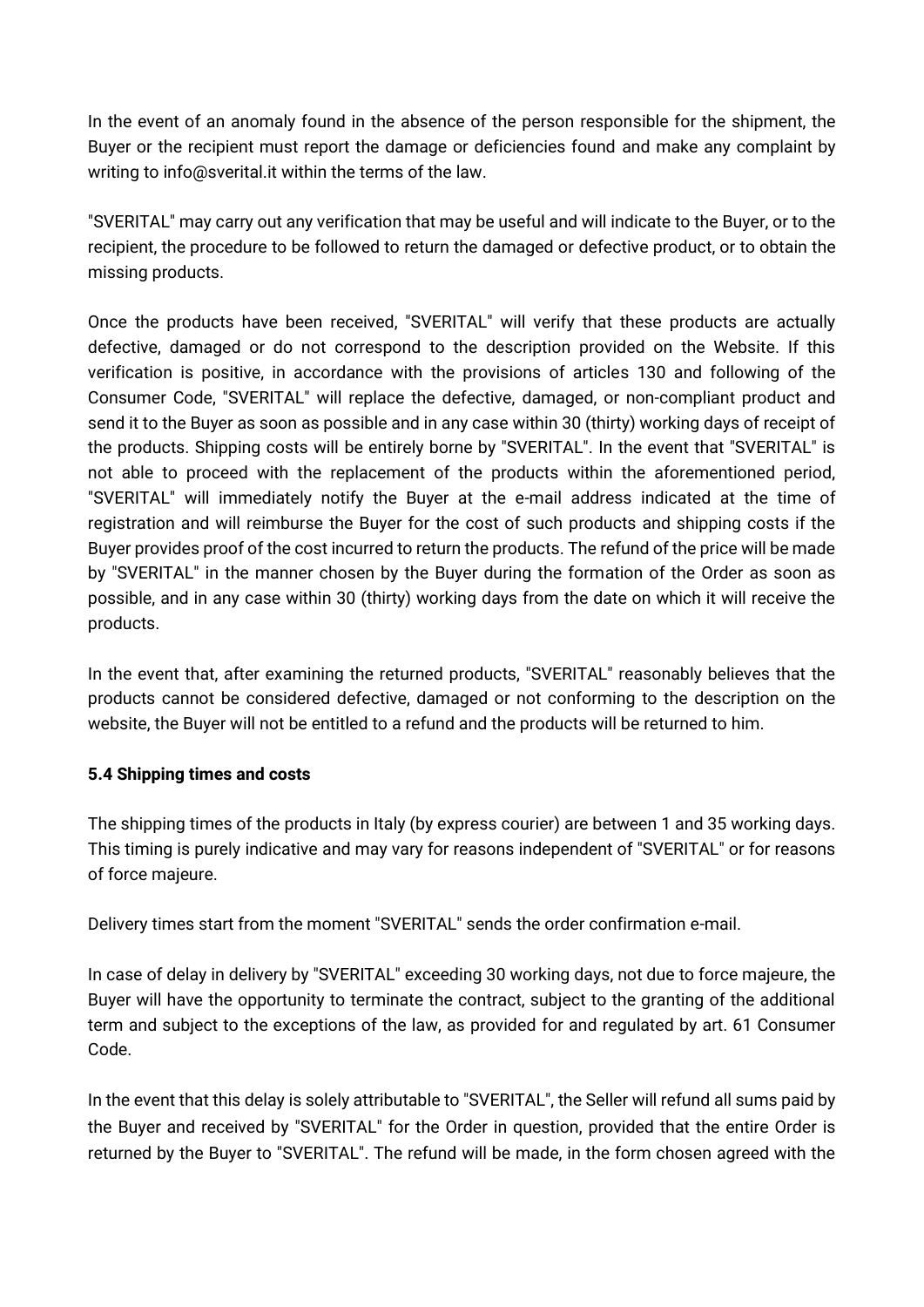Buyer, as soon as possible and in any case within 30 (thirty) working days from the date on witch the Buyer has exercised his right to obtain the cancellation of his Order.

In the event that the Order is not returned in its integrity and completeness, or if the delay is not exclusively attributable to "SVERITAL" or the carrier, the Buyer can't claim either a refund of the sums paid by him, or a new shipment of the products ordered if he does not prove, by any means, that he isn't himself responsible for the delayed delivery.

Claims for compensation of the buyer for delay in deliveries or impossibility of supply are not allowed unless otherwise provided by law.

# **Article 6 – Rights and methods of withdrawal**

# **6.1. Right and deadline for exercising the right of withdrawal**

The right of withdrawal, provided for and governed by the Consumer Code (Legislative Decree 6 September 2005, n. 206, as amended and updated by Law 37/2019 and Law 31/2019), applies to natural persons (consumers) who act for purposes that can be considered unrelated to their commercial activity. Therefore, purchases made by retailers and companies and natural persons acting for purposes related to a commercial activity are excluded from the right of withdrawal.

Persuant to Article 52 of the Consumer Code, the Buyer may, within 14 (fourteen) working days from the date of receipt of the package containing the ordered goods, withdraw from the purchase contract without penalty and without any reason.

The term of 14 days for the exercise of the withdrawal starts from when the Buyer and / or a third party, other than the carrier and designated by the Buyer, acquires possession of the ordered goods. In the case of a contract relating to multiple goods ordered by the Buyer in a single order and delivered separately, the term of 14 days starts from the day on which the Buyer or a third party, other than the carrier designated by him, acquires physical possession of the last good.

The Buyer, exercising the right of withdrawal pursuant to this article, within the terms and in the manner described below for the return of the products, will be entitled to a refund, within 14 days from the day of receipt of the communication relating to the exercise of the right of withdrawal, of the amount paid for the returned products, by crediting the relative sum on the same payment method used to place the order.

The Buyer is required to return or deliver the products without delay and in any case within 14 days from the day on which he communicated the withdrawal and, in any case, at the latest within 30 (thirty) days from the date of receipt of the goods themselves, in their substantial integrity, wellsealed in the original packaging, with all accessories, the instructions for use and anything else provided with them, in conditions that allow resale.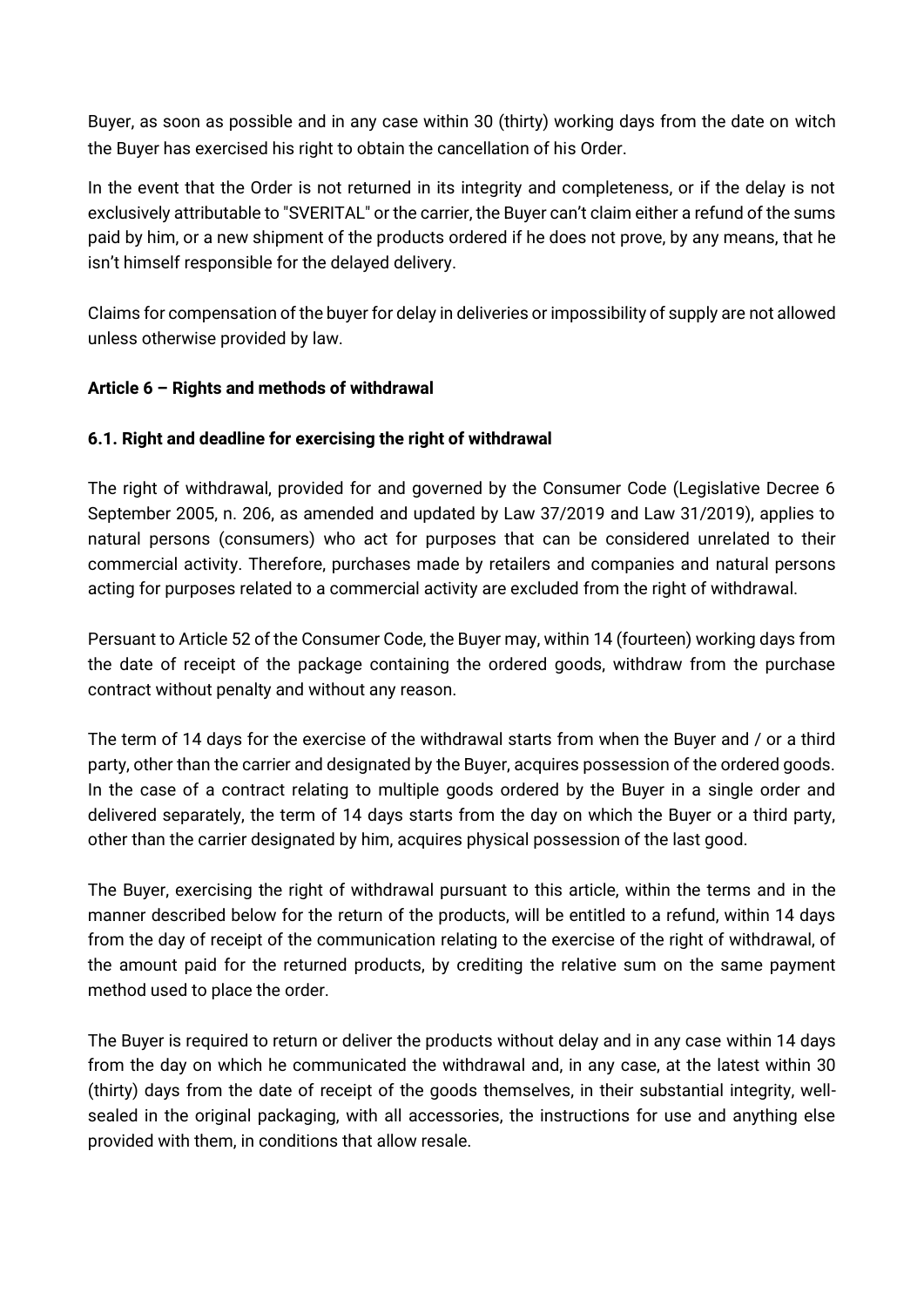The return of the products beyond the legal term established for withdrawal and contractual cancellation will not be accepted.

The return costs will be entirely borne by the Buyer and / or the recipient of the Order, except in the case in which the withdrawal results from the delivery of defective, non-compliant, damaged, or missing products, in which case "SVERITAL" will reimburse the Buyer and / or recipient of the Order the shipping costs pursuant to the previous article.

# **6.2. How to exercise the right of withdrawal**

The right of withdrawal must be exercised by written communication to be sent to "SVERITAL" by certified e-mail and / or by e-mail and / or using the Assistance form on the site.

# **Article 7 – Retention of title**

The ownership of the ordered products will remain with "SVERITAL" until the moment in which the entire consideration of the Order, including shipping costs, taxes and other mandatory contributions (where applicable), are paid in full by the Buyer. The risk passes to the Buyer at the time of delivery of the goods.

### **Article 8 – Liability**

### **8.1. Ability to contract**

The Buyer declares to have full capacity to act and enter a contract for the purchase of products and / or services on the Website on the basis of these General Conditions of Sale.

"SVERITAL" can't under any circumstances be required to verify the ability of visitors and Buyers of the "SVERITAL" Website to act. In the event that a person not having the necessary capacity to act (for example a minor) places an Order on the "SVERITAL" Website, without prejudice to the responsibility of their parents or legal guardians for such Order and the related payment, "SVERITAL" may refuse to accept the Order.

### **8.1.2. Limitation of Liability**

"SVERITAL" will not be in any way responsible for any violations of these General Conditions of Sale, even if foreseeable, attributable to the fact of a third party, the fault of the Buyer, the occurrence of an event of force majeure or any other event that is not reasonably under the exclusive control of "SVERITAL".

"SVERITAL" does not provide warranty of any kind, either express or implied, in relation to the integrity, accuracy, timeliness, non-violation of third-party rights, availability, reliability or completeness of the information and content that appear on the Website, except those expressly provided for by law.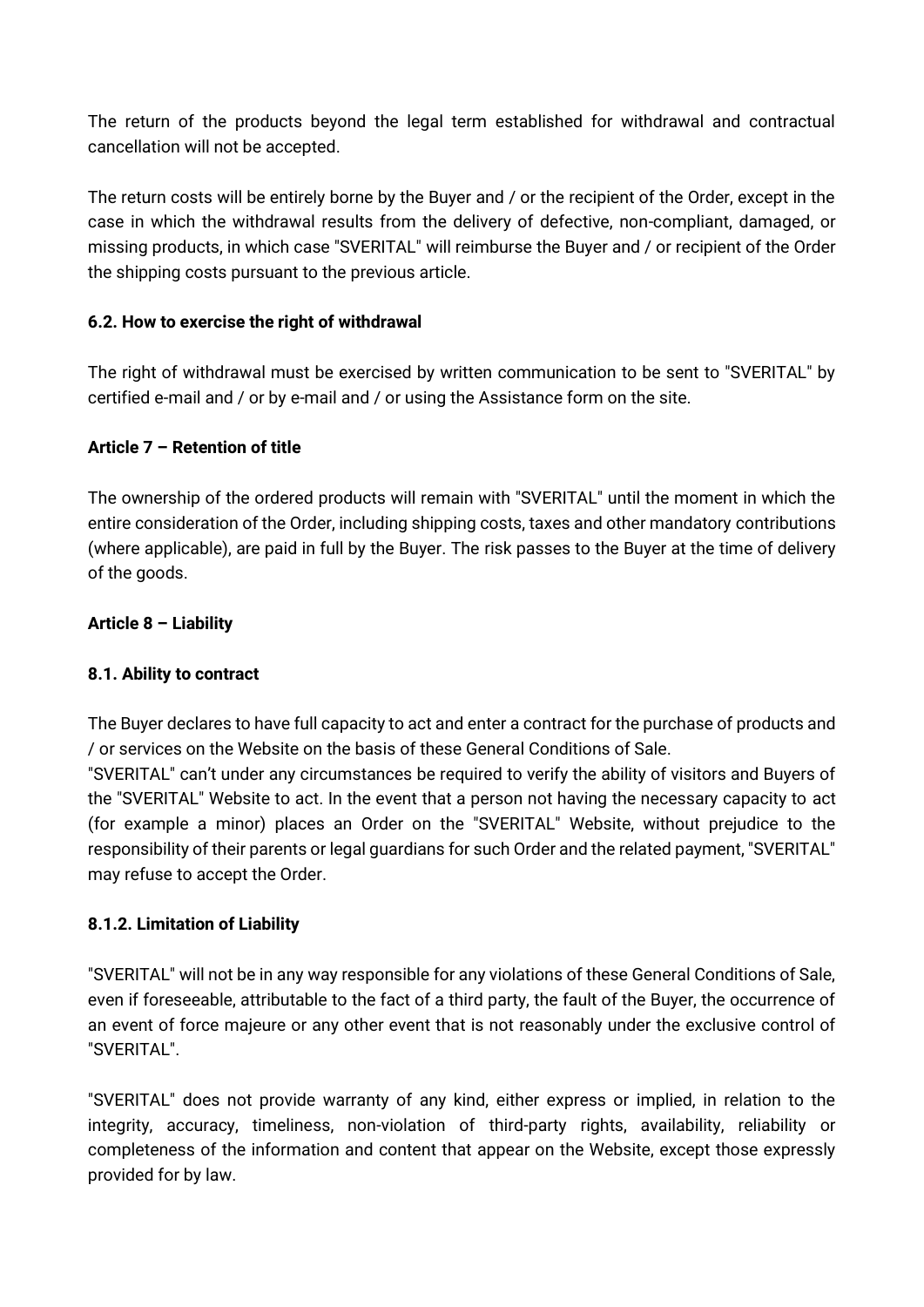**"SVERITAL" draws the Buyer's attention to the need to strictly observe the requirements set out in the technical data sheets relating to the methods of use and of the products offered for sale, disclaiming any responsibility in case of improper use of the products by the Buyer and / or recipient of the Order, and in particular for the case of non-compliance with the "INSTRUCTIONS FOR USE" of the products.**

# **"SVERITAL" will not be in any way responsible for any damage, caused to the Buyer or to third parties, resulting from such use not in accordance with the indications provided.**

The Buyer is fully responsible for the purchase made on the Site, and undertakes to carefully read the instructions and warnings for use of the Products purchased and to use them in compliance with these conditions.

Pursuant to Articles. 114 et seq. of the Consumer Code, the Seller is responsible for damage caused by defects in the goods sold if he fails to communicate to the Injured Party, within 3 months of the request, the identity and domicile of the manufacturer or the person who supplied him with the goods.

The aforementioned request, by the Injured Party, must be made in writing and must indicate the product that caused the damage, the place and date of purchase; it must also contain the offer in view of the product, if it still exists.

The Seller cannot be held responsible for the consequences derived from a defective product if the defect is due to the conformity of the product with a mandatory legal rule or a binding measure, or if the state of scientific and technical knowledge, at the time when the manufacturer put the product into circulation, did not yet allow the product to be considered defective.

No compensation will be due if the Injured Party has been aware of the defect of the product and the danger that derived from it and nevertheless has voluntarily exposed himself to it.

"SVERITAL", except where prohibited by law, declines all responsibility for direct and indirect damages, whether foreseeable or not, consequential and / or connected to the use of the website by the Buyer. In the event that "SVERITAL" is held liable due to a prejudice suffered by the buyer and attributable solely to the transmission of an order, this liability will be limited to the amount of the order paid by the buyer to "SVERITAL".

Nothing in these General Conditions of Sale excludes or limits the liability of "SVERITAL" towards the Buyer and / or recipient of the Order for fraud, death or personal injury caused by the negligence of "SVERITAL", violation of the applicable provisions of the Italian Consumer Code or any other liability that cannot be excluded or limited by law.

### **Article 9 – Personal Data**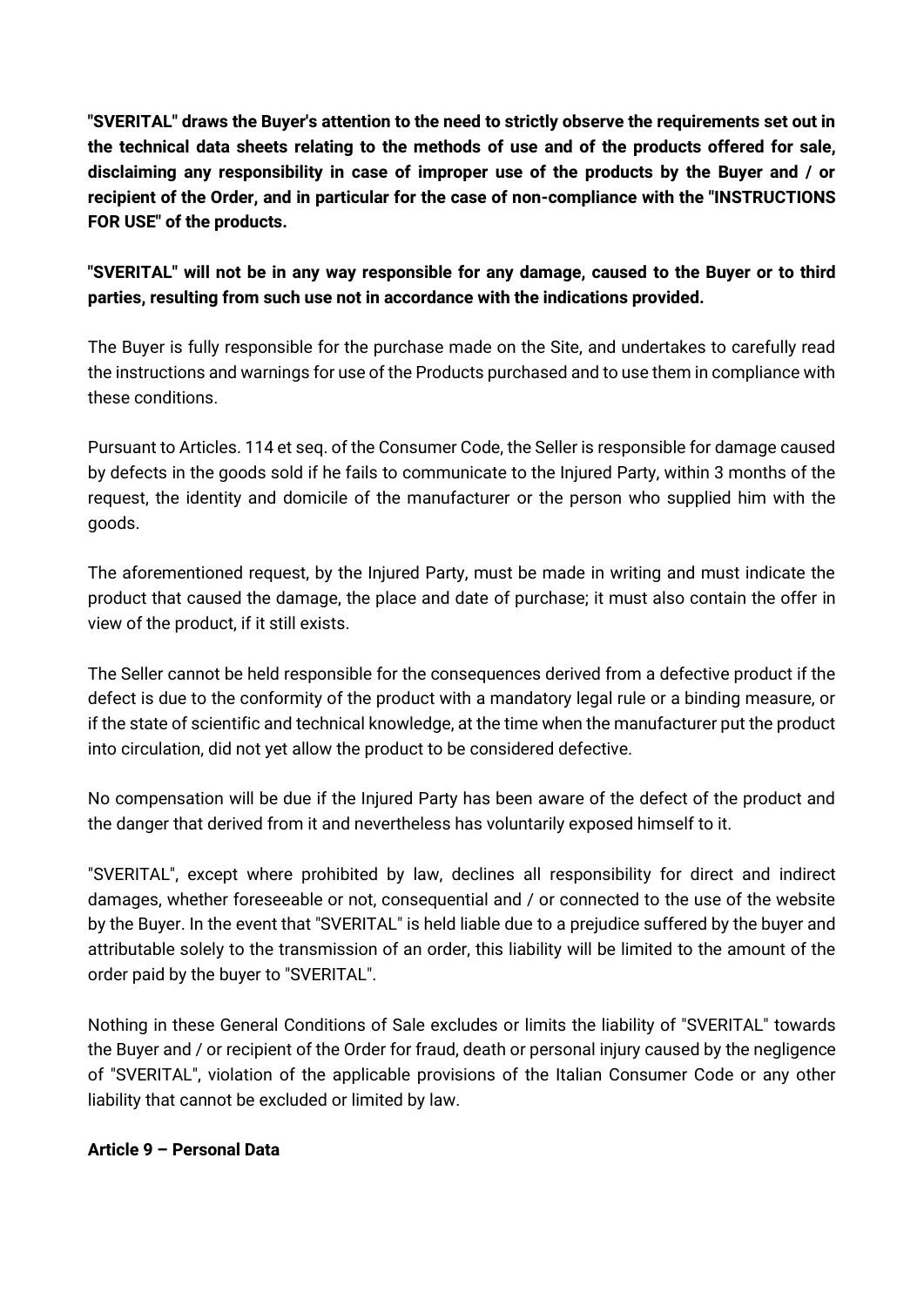"SVERITAL" collects and processes the personal data of the Buyer and, where applicable, those of the recipient of the Order in order to provide its products and services in accordance with these General Conditions of Sale.

"SVERITAL" protects the privacy of its customers and guarantees that the processing of data complies with the provisions of the privacy legislation referred to in Legislative Decree 196/2003 and EU Regulation 2016/679.

For information regarding the processing of personal data of the Buyer and possibly of the recipient of the Order by "SVERITAL" please consult the Privacy Policy of the Site, available at the following address: Privacy policy.

# **Article 10 - Problems viewing pages or suspending the service**

The customer must independently equip himself with equipment and programs suitable for connection to the Internet. If the customer can no longer view part or all of the site, no charge or responsibility can be attributed to "SVERITAL".

"SVERITAL" reserves the right to suspend the visibility of the Site, in all or even only in part of its functions in relation to all the needs related to the efficiency and security of the same. In these cases

"SVERITAL", without prejudice to reasons of urgency, will notify customers by any means deemed appropriate and as soon as possible.

### **11 – General Clauses**

### **11.1 Partial invalidity**

If one or more provisions of these GCS is declared invalid or ineffective due to a legislative charge changeor following a ruling of a competent judicial authority, the other provisions of these GCS will remain fully valid and effective.

### **11.2 Waiver**

The fact that one of the Parties does not assert against the other a breach of any of the obligations contained in these GCS, will not be understood as a waiver of obtaining the fulfillment of the obligation in question for the future.

### **11.3 Applicable law and competent jurisdiction**

These GCS and all sales of products on the Website are governed by Italian law, regardless of the place of shipment of the Order; this Agreement shall be construed in accordance with Italian law.

According to the provisions of art. 66-bis of the Consumer Code, any dispute relating to the existence, interpretation, execution or termination of these GCS and / or the contract concluded between the Buyer and "SVERITAL", will be devolved, in the absence of a transaction, to the exclusive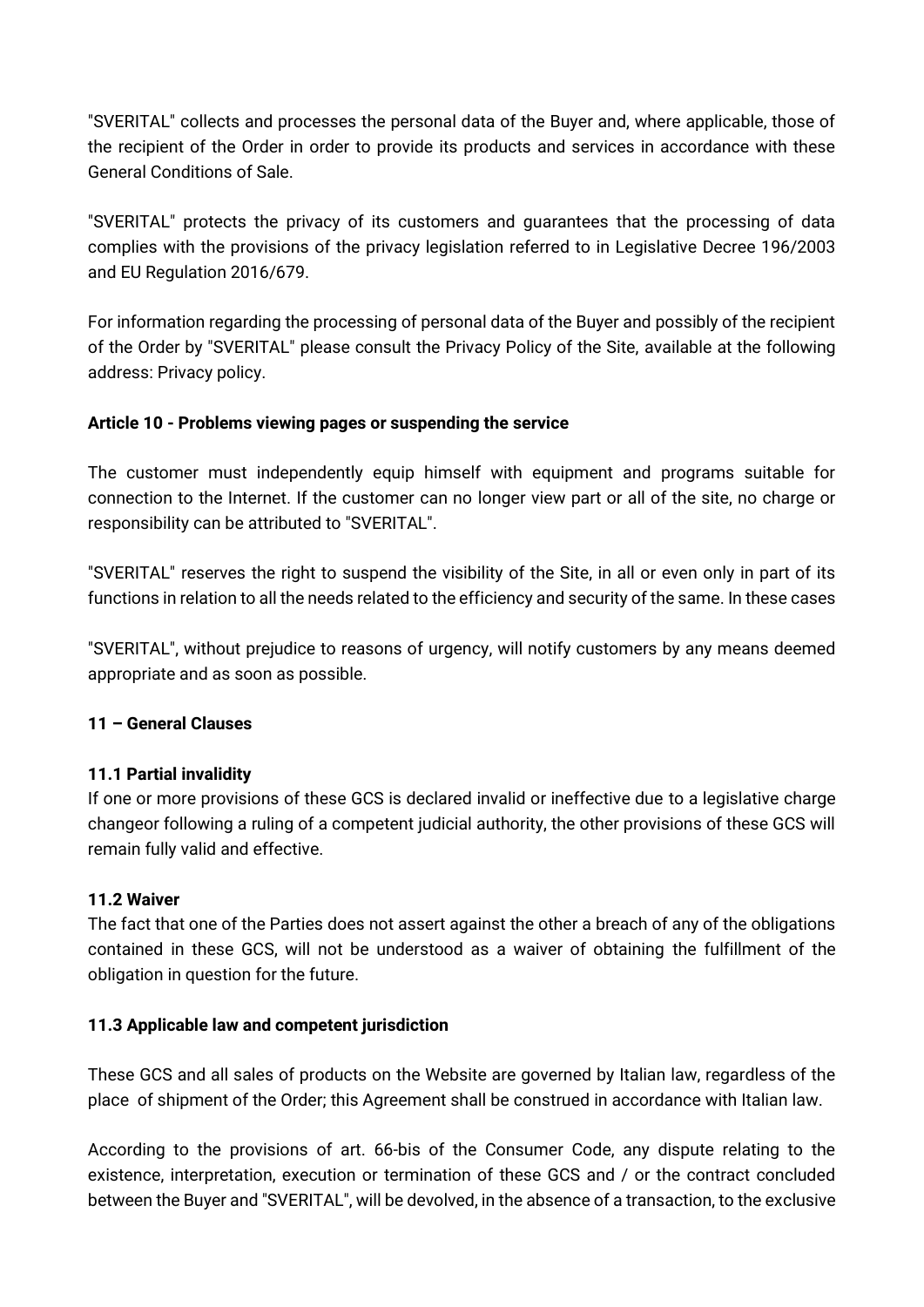jurisdiction of the competent Italian courts based on the place of residence or domicile of the Buyer, if located in the Italian territory.

In any case, the mandatory provisions in force in the state of residence of the consumer, where different from Italy, are reserved.

Pursuant to art. 141-sexies, paragraph 3 of Legislative Decree 6 September 2005, n. 206 (Consumer Code), introduced by Directive 2013/11 / EU and Legislative Decree 130/2015, "SVERITAL" informs the user who holds the status of consumer pursuant to art. 3, paragraph 1, letter a) of the Consumer Code, that, in the event that he has submitted a complaint directly to "SVERITAL", as a result of which it has not been possible to resolve the dispute thus arisen, "SVERITAL" will provide information about the Body or Bodies of Alternative Dispute Resolution for the out-of-court resolution of disputes relating to obligations arising from a contract concluded on the basis of these General Conditions of Sale (cc. dd. ADR entities, as indicated in Articles. 141-bis et seq. Consumer Code), specifying whether or not it intends to make use of these bodies to resolve the dispute itself.

"SVERITAL" also informs the Consumer that a European platform for the online resolution of consumer disputes (so-called ODR platform) has been established, which can be consulted at the following address http://ec.europa.eu/consumers/odr/, through which the Consumer can consult the list of ADR entities, find the link to the website of each of them and initiate an online resolution procedure of the dispute in which he is involved.

In any case, the right of the consumer user to refer the matter to the competent ordinary court of the dispute arising from these General Conditions of Sale, whatever the outcome of the out-of-court settlement procedure, as well as the possibility, where the conditions are met, to promote an out-ofcourt resolution of disputes relating to consumer relations through recourse to the procedures referred to in Part V, are reserved, Title II-bis of the Consumer Code.

The Buyer may also introduce the European Small Claims Procedure established by Council Regulation (EC) No 861/2007 of 11 July 2007 before the competent court, provided that the value of the dispute does not exceed, excluding interest, fees and expenses, Euro 5,000.00 on the date on which the competent court receives the application form. The text of the Regulation can be found on the website<https://eur-lex.europa.eu/eli/reg/2007/861/oj>

# **11.4 Duration**

These GCS, as amended from time to time, will apply for as long as the products are offered for sale on the "SVERITAL" Website and until the expiry of the terms of the legal and contractual guarantees. In any case, Article 10 "Liability" shall survive the termination of these GCS.

For more information, or for any questions related to the tracking of your order or a return, please send an email to info@sverital.it

### **Article 12 - Communications and complaints**